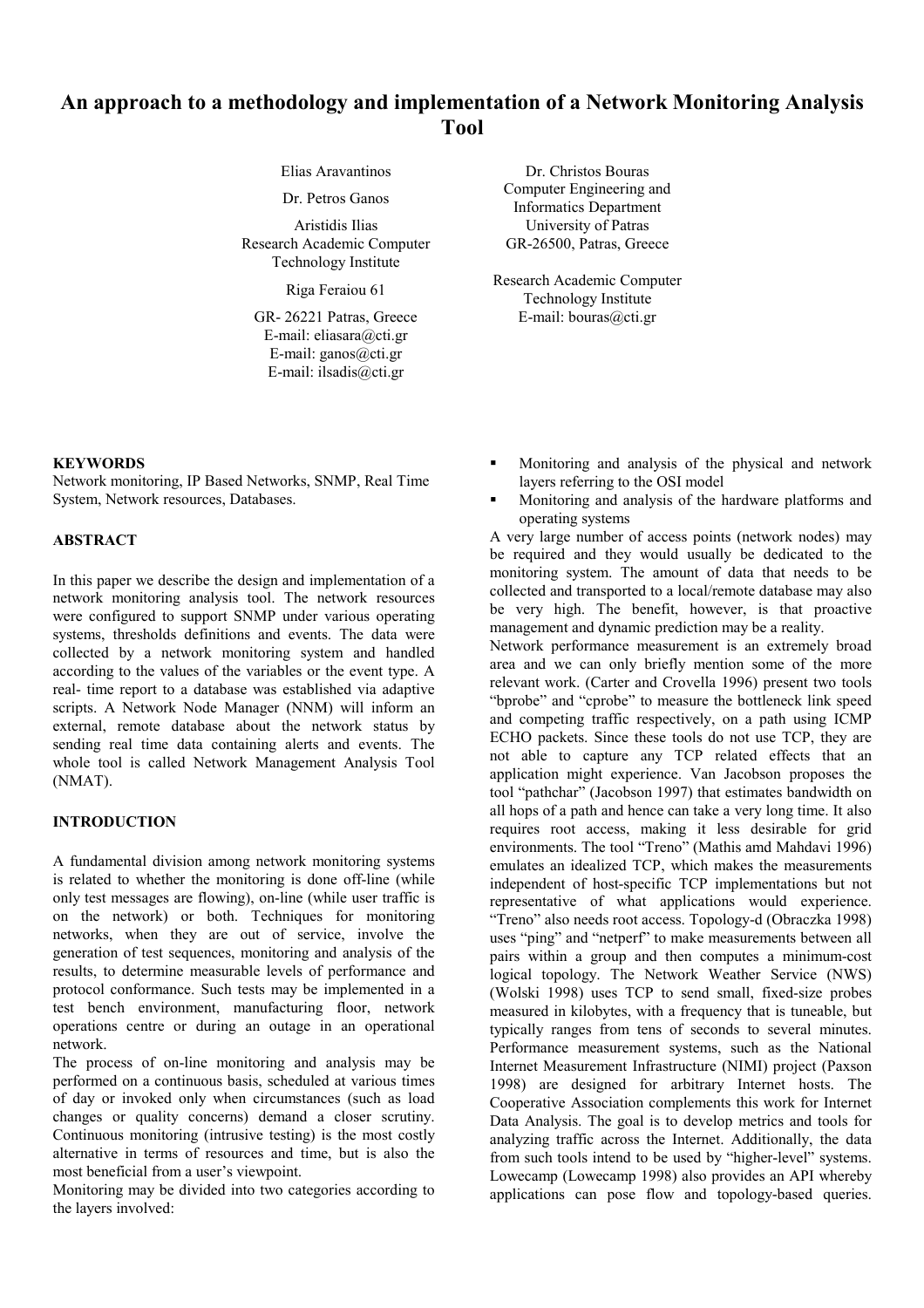AppLeS (Application Level Scheduler) (Su 1998) uses information from the NWS to schedule distributed resourceintensive applications.

Finally other components will use "Gloperf" information in similar resource discovery and allocation functions. We note (Lee 1999) that "Gloperf" is designed to enhance portability. It makes end-to-end TCP measurements. Storing "Gloperf" data in a directory service provides data discovery and access. However, there are missing some measurements to allow applications to probe network resources and getting fresh data.

The purpose of this paper is to approach a methodology and implementation of a Network Monitoring Analysis Tool (NMAT) during the operation of an intranet network containing hundreds of terminals established in enterprise buildings, airplanes, ships etc. The aim is to collect automatically and in real-time values of monitoring data in a storing schema, a database for instance and finally make decisions at a human level.

This paper is organized as follows: First the tool design is presented in main principles. The next section describes the proposed phases of functionalities, containing techniques, specifications and results of network monitoring. Finally future work and concluding remarks are provided.

## **ARCHITECTURE**

The Network Management System (NMS) used, is HP Open View Network Node Manager (NNM). It is a commercial, well-known and reliable platform that implements the Simple Network Management Protocol (SNMP). The NNM collects by polling in tuneable time intervals the SNMP data from the managed network devices of the intranet and automatically sends the required values of data to a database.

The tables are filled by these values, which could be exported in various metadata formats in order to realize a data statistical analysis. Then the analysis will be assessed and will also be the input to form the predictions of network behaviour and performance. The last step concerns decisions and reconfiguration processes.

The whole process is described as following:

- The NMS is fully configured.
- The general database is created (installation, table creation).
- The network resources are configured to support SNMP (agent) under Linux and Windows operating system.
- Thresholds are defined and events are configured at the NMS.
- Data are collected by the NMS and handled according to the values of the variables or the event type.
- Real-time report is imported to the database via a script language.
- The events are classified by an appropriate value for later data manipulation and analysis.
- Prediction and decision analysis about the network components performance are made.

The tested network is an Intranet, supported by a Fast Ethernet network with bus topology. The Fast Ethernet network cable is Unshielded Twisted Pair category 5 (UTP cat 5). The tested network consists of a certain number of terminals, servers, Local Area Network (LAN) router and

LAN switches. Each LAN segment is located in a different physical place in the Intranet. The LAN switches are Fast Ethernet network devices that provide each sender/receiver pair with full 100 Mbps capacity. Each port on the switch gives full bandwidth to a single server or client station.

Furthermore, there is a switch-router connected to the Internet to serve the Intranet. The terminals and the servers are connected to different LAN segments. It was supposed that the tested terminals are located in different physical LANs instead of VLANs. All the terminals are connected to different switches instead of VLANs of the same switch.



Figures 1: System Architecture

Figure 1 describes the tested system architecture. The network monitoring process was based on the SNMP, managing all devices, like servers, switches and PCs. The Remote Database was hosted on a LINUX Server and NMS established a one way communication link, each time that appeared the need of sending data to the database.

The NMS server supported Windows 2000 Server operating system and the terminals Windows 2000 and LINUX.

An SNMP agent resides in each terminal machine in order to be remotely managed by NMS. The managed devices run software (SNMP agent) that enables them to send alerts (traps) when they recognize problems (for example, SNMP link failure). Upon receiving these alerts, management entities are programmed to react by executing one, several or a group of actions (referring to scripts) including event logging, changes in device configuration and system shutdown.

The management entities poll the end stations to check the values of certain variables in Management Information Bases (MIB). A MIB is a SNMP structure that describes the particular device being monitored. Polling can be automatic or user-initiated and agents in the managed devices respond to all polls. Agents are software modules that first compile information about the managed devices in which they reside, then store this information in a management database and finally provide it (proactively or reactively) to management entities within NNM via SNMP.

## **IMPLEMENTATION ISSUES**

In our tested network an external database is used instead of an internal NNM database. The reason is to create applicable tables with different relations compared to the compact, complicated and inflexible NNM's database model. As a result we propose a scheme, which could appear database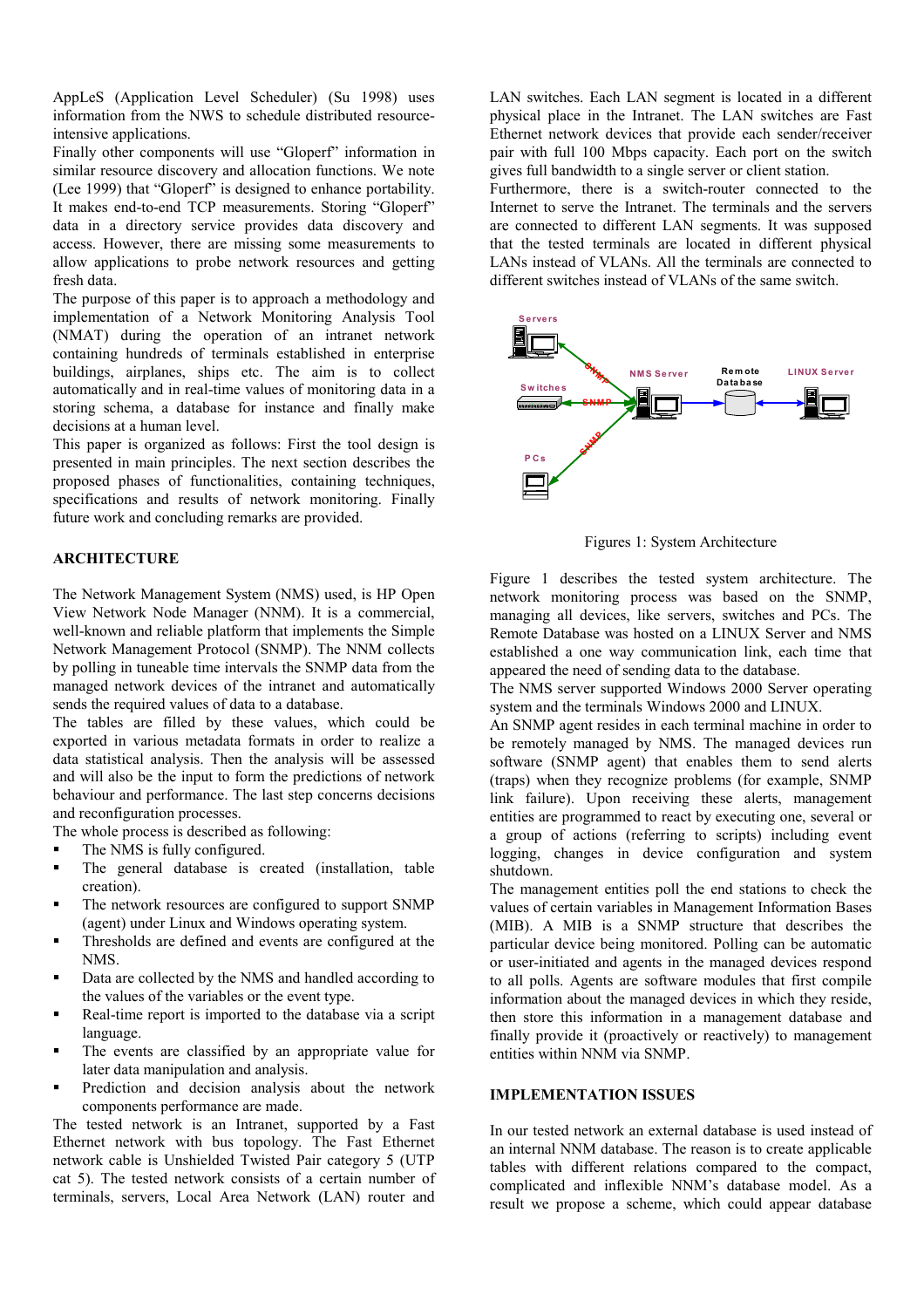platform independency. Moreover the use of an external database provides interoperability, because it is possible to comply with several software tools, like JAVA-based platforms or other experimental tools developed for similar purposes.

The NNM collects by polling in tuneable time intervals the SNMP data from the managed network devices of the intranet and automatically sends the required values of data to a database.

Any corporate network has two types of end users: the organization's typical employee and the network operator who is responsible for maintaining the end-to-end service. The organization's typical end users and the success of the business applications that live on the network are the ultimate beneficiaries of all the various network monitoring activities that are performed within the network. However, the end users are least aware of the infrastructure behind the service. They simply need a quality of service that meets their business needs and achieves certain invisibility. It is the goal of achieving this "invisibility" of consistently good service that makes the added cost of monitoring and analysis tools justifiable.

The MIBs are used to monitor and access network and system information variables. They are either vendor MIBs or experimental MIBs. The vendor MIBs concern mainly the network switches while the experimental ones are used to monitor special parameters like the hostmib.mib which monitors system information (for example CPU load).

The SNMP polling interval was generally configured at 60 seconds. The NMS polls each critical variable every 10 seconds receiving traps and events. This polling interval concerns mostly the servers and the switches of the Intranet. The rest of the nodes are controlled from NNM every 1 minute.

The Network Management Analysis Tool (NMAT) reports all events in the external database with the help of two scriptfiles (Brown 1999) (Events.ovpl and Events value.ovpl) developed in Perl scripting language. These files are useful for the automatic actions, in order to insert the network variables values polled from NNM into the Database. Both scripts are running with the help of Open View Perl installed with NNM and configured with the help of the Event Configuration module of NNM.

The main problem we had to solve was the handle of consequential events, which are events that occurred exactly the same time. After making several experiments, we noticed that there was a unique variable generated by every event. This variable helped to distinguish the consequent events as discrete instants and store them into a remote database.

The events are separated in two categories:

- Events with value
- Events without a measured value

## **Events with value**

The configuration of the events that do contain value should include the following automatic action command:

OVHIDESHELL cmd.exe /c "Events\_value.ovpl \$s \$ar \$N \$3 \$8"

Through this command the Perl file is called and rest of the symbols present the specific event variables based on NNM's manual.

```
#!/opt/OV/bin/Perl/bin/perl
my \gamma = \frac{8}{\text{A}}RGV[0];my \gamma = \frac{8}{\text{A}}RGV[1];
my \gamma = \frac{8}{\text{A}} \cdot \frac{1}{2};
my \gamma = \frac{5}{8}ARGV[4];
my \gamma = 100;
my \text{Sparam } 7 = 100;
my
$SUMMARY_TEXT="tmp_event_".$param_5.".sql"
;
open(SUMMARY,">$SUMMARY_TEXT");
$command1 = "insert into nms(severity,source,event,value)
values ('$param_1', '$param_2', '$param_3', '$param_4');";
printf SUMMARY ("$command1");
close(SUMMARY);
$command2 = "psql.exe -h 150.140.21.70 -f
$SUMMARY_TEXT system nms";
$command3 = "del $SUMMARY_TEXT";
system($command2);
system($command3);
exit 0;
```
Figures 2: Listing of Events\_value.ovpl

## **Events without a measured value**

The configuration of the events that do not contain value should include the following automatic action command: OVHIDESHELL cmd.exe /c "events.ovpl \$s \$ar \$N 100 \$3"

```
#!/opt/OV/bin/Perl/bin/perl
my $param 1 = $ARGV[0];my $param 2 = $ARGV[1];my \gamma = \frac{3}{8}ARGV[2];
my \gamma = 4 = \text{SARGV[3]};
my \gamma = $ARGV[4];my
$SUMMARY_TEXT="tmp_event_".$param_4.".sql"
;
open(SUMMARY,">$SUMMARY_TEXT");
$command1 = "insert into nms(severity,source,event,value)
values ('$param_1', '$param_2', '$param_3', '$param_5');";
printf SUMMARY ("$command1");
close(SUMMARY);
$command2 = "psql.exe -h 150.140.21.70 -f
$SUMMARY_TEXT system nms";
$command3 = "del $SUMMARY_TEXT";
system($command2);
system($command3);
exit 0;
```
Figures 3: Listing of Events.ovpl

The scripts use some NNM variables that are generated with the event, open a connection with the Postgres database using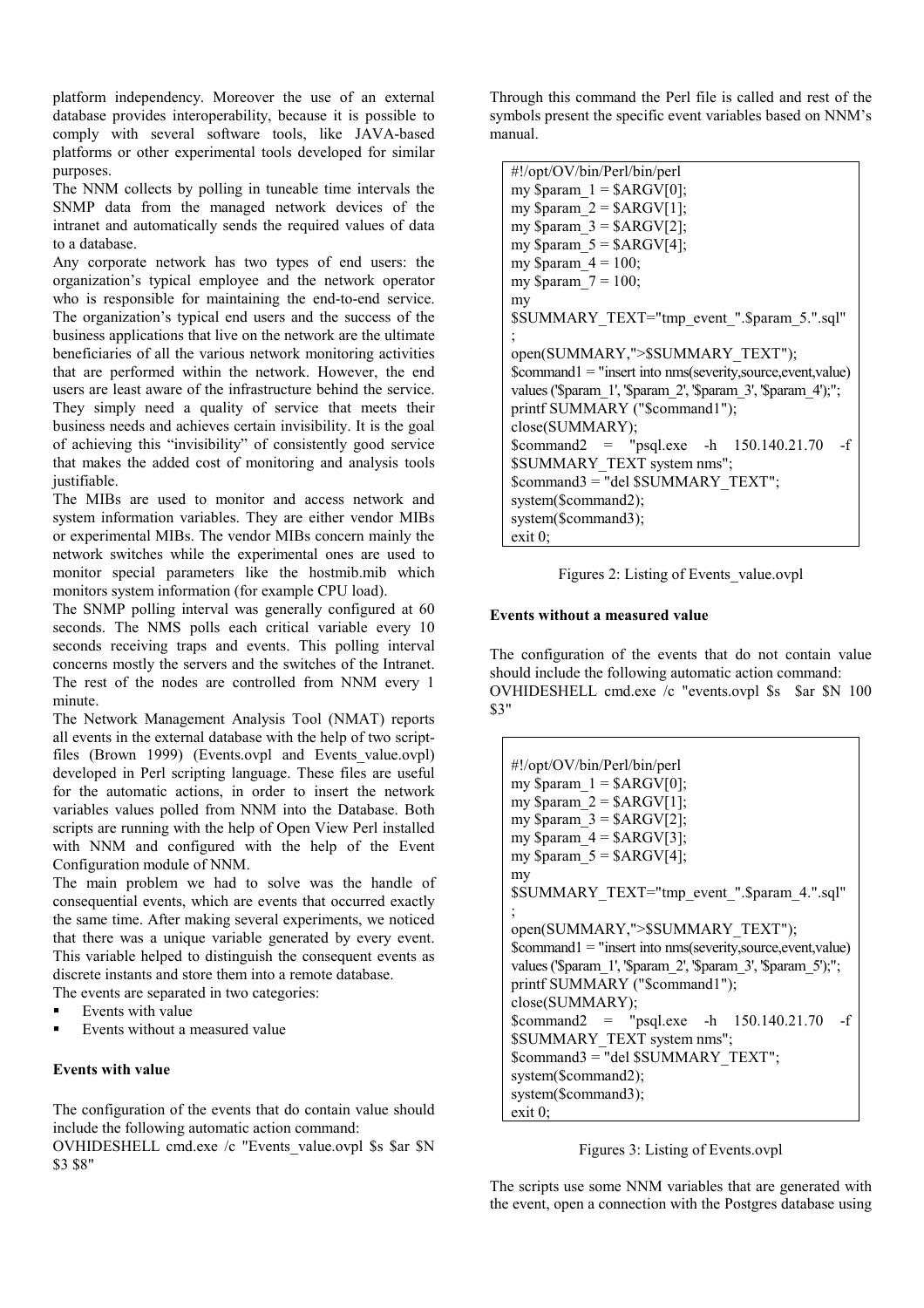the "psql" client and insert data to the NMS table. By the time of an event, a trap occurs, an automatic action occurs, the appropriate script is executed reporting the status of the nodes (up or down) and certain data are imported to the NMS table of the database. The data could be event description, severity of the event (normal, major) and special values such as CPU load and temperature. When the event does not contain value like node status events, Events.ovpl is running. When the event does contain value like CPU load Events value.ovpl is running. Additionally, PSQL client helps to connect to the database by using the IP of the LINUX server instead of the DNS to avoid a possible failure of DNS server.

Then, the events should be activated (this is an easy procedure). Once the configuration is created, everything is included in the trapd.conf file. The events and the specifications are:

| <b>Specifications</b>                                                                                                                              | Name of the event                     |  |  |
|----------------------------------------------------------------------------------------------------------------------------------------------------|---------------------------------------|--|--|
| Polled by the SNMP                                                                                                                                 | OV NODE UP                            |  |  |
| manager every 60 sec                                                                                                                               | OV NODE DOWN                          |  |  |
| Checked<br>all<br>$\alpha$<br>machines every<br>60<br>sec<br>OVER the limit in<br>case load $>$ 70%<br>REARM the limit in<br>case load $\leq 60\%$ | OV CPU OVER<br>OV CPU REARM           |  |  |
| OVER if $T^{\circ} > 41^{\circ}C$<br>REARM if T°<br><=<br>$40^{\circ}$ C                                                                           | OV TEMP OVER<br>OV TEMP REARM         |  |  |
| Link is DOWN if<br>connection of cable is<br>removed                                                                                               | <b>SNMP LINK UP</b><br>SNMP LINK DOWN |  |  |

The thresholds concern the control of CPU load (OVER in case load  $> 70\%$ , REARM in case load  $< 60\%$ ) of all monitored nodes and also the control of CPU temperature (OVER if  $T^{\circ} > 41^{\circ}C$ , REARM if  $T^{\circ} \le 40^{\circ}C$ ) at terminals side. When the threshold value is exceeded, NNM reports to the database through an automatic action the new value. Everything is included in the SnmpCol.conf file.

In order to keep NMS CPU level in low level, a task is added in Windows task manager that restarts the "SNMPcollect" procedure every 5 minutes, running cpuNMS.bat file. This task is necessary because the CPU is overloaded due to the short SNMP polling intervals. The suggested regular NNM polling interval from HP is 5 min.

The external database could be Postgres, MySQL etc. The database management system selected was a Postgres, hosted on a LINUX server. The configuration of DBMS concerned only trusted "users", specifically only the IPs of NMS server represented a trusted machine, which could communicate with the appropriate port of the LINUX server and with the database. The above option was selected to ensure the security of database and its data.

NNM is able to send and store data to the central database. The interface uses the Postgres client to connect to the database and some SQL commands to insert data into the

NMS table. All the modules of this interface are stored in a temporary folder of hard disk.

|  | Table 2: NMS Table Architecture |
|--|---------------------------------|
|--|---------------------------------|

| ID              | Event Identifier           |  |  |
|-----------------|----------------------------|--|--|
| Event           | Short description          |  |  |
| Source          | The IP Address of the Node |  |  |
| <b>Severity</b> | Event Importance           |  |  |
| Value           | Variable value of measured |  |  |
|                 | events                     |  |  |

A different script is executed according to the type of the event that occurs, in order to store CPU load, node status, temperature etc. into the database table. The script is embedded in the Events configuration module and exports several variable values of NNM. All actions are automated and occur in real time. The following table shows a sample record in the NMS table:

8448 Normal 

#### Figures 4: Sample record

The first field is an auto-counter, next the severity importance, next the source indicating the IP address, next a field that contains the local date-time and last a field that contains a short description of the event. Postgres generates automatically the field date-time. In the field "Value" is stored data from measured events like temperature and CPU load.

Other variables that NNM monitors and measures are:

- Interface Utilization of TCP/IP port
- Interface errors
- Bandwidth
- Hardware fails of the monitored devices
- CPU load
- **Temperature value of the terminal**
- Node status
- Thresholds to critical values
- SNMP traffic, etc.

Table 3 presents some samples of database records during a certain time period of about three months. It is obvious that the desired network and system variables were collected according to the scenario. The Event with ID 11298 that was stored in the table referred to a very important, major situation affecting the CPU of the machine with IP 150.140.21.63. The CPU load of the machine at the specific date time was over the specific limit, about 80%. Then the Event with ID 11302 refers to a situation where the CPU operates normally according to pre-configured limits. The network administrator checks the table and finds out which are the 'weak' points of the network. Then he makes decisions about network and system improvements, in order to avoid some similar situations or combination that already occurred. The main and critical issue is to take decisions about the whole information system containing network expansion, bandwidth issues, devices with hardware and software specifications etc. concluding sometimes to a brand new system 'refresh', after taking into account the different parameters.